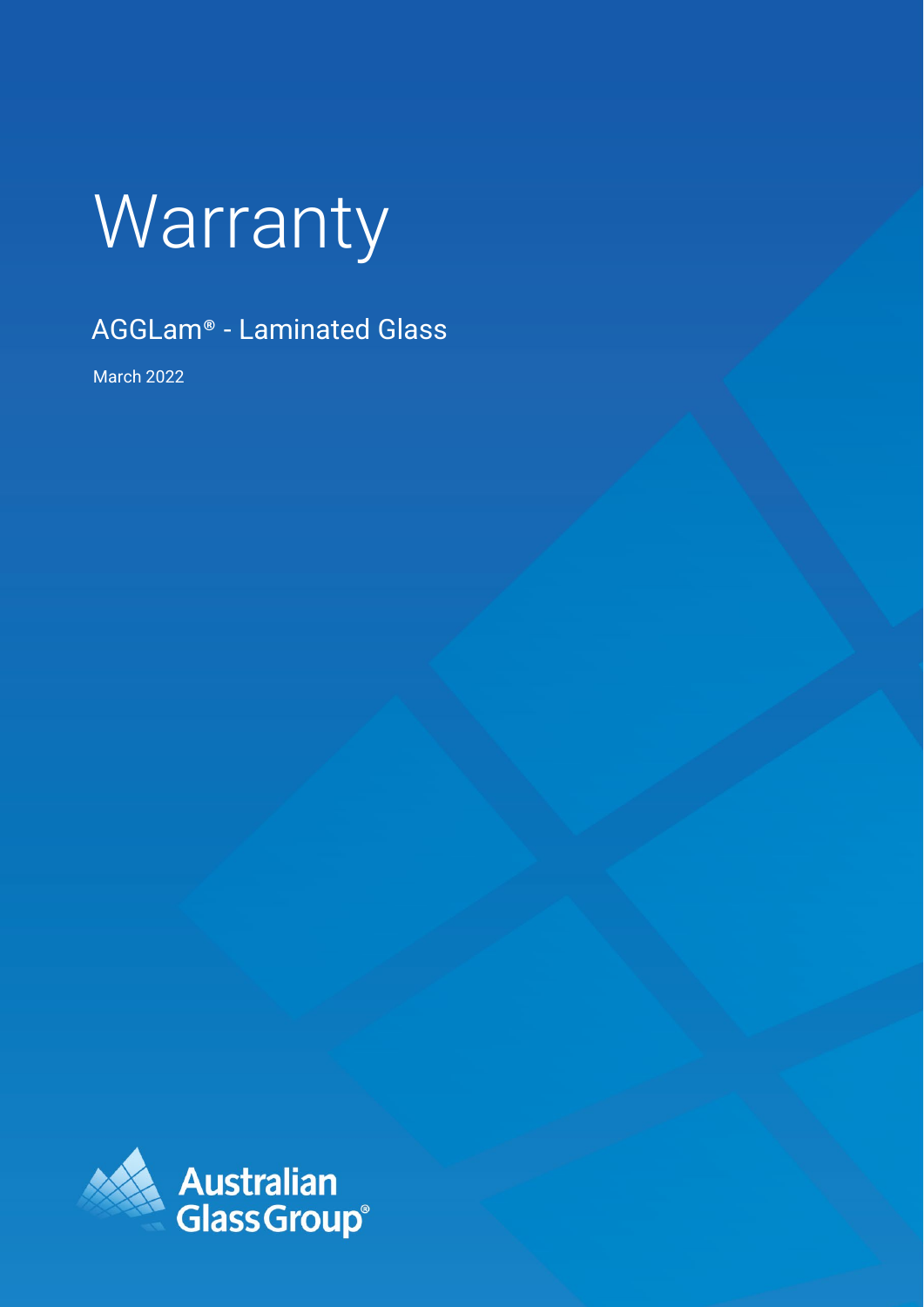# **Warranty**



### Laminated Glass

Australian Glass Group (Holdings) Pty Ltd ("AGG") ACN 603 493 901 (and any of its subsidiaries, divisions, affiliates, relate and associated companies, trusts & amp; other entities and/or any successors and/or assigns) ("The Supplier") hereby supplies to the Buyer the following warranty in respect of its product [AGGLam](https://agg.com.au/products/agglam/)® laminated glass products ("the Product") which is to be read at all times together with, and subject to, the Australian Glass Group "Standard Terms & Conditions of Trade".

1. The product is covered under the warranty contained in the following clauses for a period of 5 years from the date of manufacture, free of:

a) edge separation or delamination other than that which occurs within 20mm of the glass edges

b) Visible or visual defects, inclusions or faults that can be seen from a distance of at least 3 metres and which are not within the acceptable limits set out in AS 2208: Safety Glazing Materials in Buildings, effective at the time of manufacture.

3. Australian Glass Group warrants that the product conforms to the relevant thickness, quality, and dimensional requirements of AS 2208: Safety Glazing Materials for use in Buildings for Grade A safety glass and AS 4667: Quality Requirements for Cut to Size and Processed glass. When requested by the buyer at the time of contract, the product bears permanent identification marking.

4. Australian Glass Group warrants that it will replace and deliver to the original point of delivery to the buyer, all products free of charge which in the opinion of Australian Glass Group, but not otherwise, is of faulty manufacture.

5. This warranty, which only provides free replacement of product or refund of the original invoice value, accepts no liability for personal injury, loss, claims, property damage, or labour, material, or other costs, however caused or arising, whether direct or indirect.

6. This warranty is subject to the following further conditions:

a) The Warranty applies only to the Product in the size, shape and form supplied by Australian Glass Group to the Buyer. Any product undergoing subsequent cutting, edge-working or processing shall be excluded from this warranty.

b) The glass used in the Product is manufactured by Australian Glass Group, and if sourced externally confirmed in writing or warranted by the supplier to comply with Australian Glass Group product specifications. Compatibility and adhesion tests have been carried out between the glass and the interlayer.

c) By accepting delivery, the buyer acknowledges that the product was undamaged and free from any defects at the time of delivery.

d) The buyer acknowledges that the product is protected from contact with any foreign objects, metals, or materials likely to cause damage to it.

e) The buyer acknowledges that the product is not exposed to chemical fumes or gases other than those present in normal clear atmospheric air, nor is exposed to prolonged exposure to water or moisture which may cause rainbow type staining, nor is exposed to radiation of any type, other than normal sunlight.

f) The buyer acknowledges that the Heat Soaking of glass has been requested from the Buyer if specified and/or recommended by Australian Glass Group. Note that Spontaneous Breakage due to inclusions in the raw glass material (eg. Nickel Sulfide) are not covered under warranty and Heat Soaking does not guarantee the absence of inclusions.

g) The Product is installed in a manner that prevents prolonged contact with moisture at the glass edge.

h) The Product is not installed where temperatures greater than 70°C are likely to be experienced.

**AGG TAS**

Page 1 of 2

| <b>AGG NSW</b> |  |
|----------------|--|
|                |  |

#### **AGG VIC**

140 Gilba Rd Girraween, NSW P: (02) 9896 0566 F: (02) 9896 0190

81-83 Rushdale St Knoxfield, VIC P: (03) 9730 7400 F: (03) 9730 7488

39 South Arm Rd Rokeby, TAS P: (03) 6247 1625



F: (03) 6247 6843 [agg.com.au](https://agg.com.au/) | info.agg.com.au | 1300 768 024